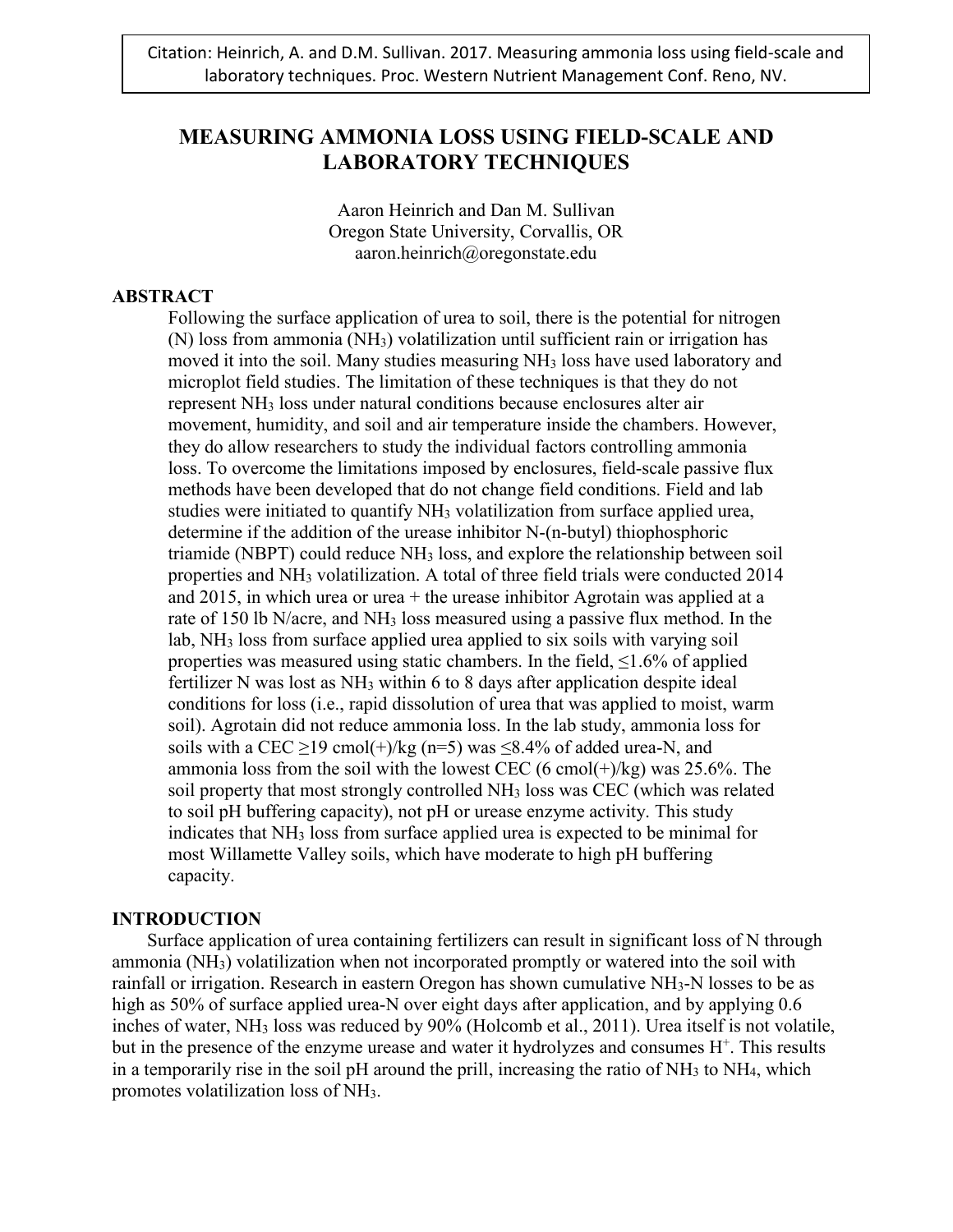Most farmers growing sweet corn in western Oregon broadcast apply pelleted urea at growth stage V5 to V6. Due to limitations in irrigation infrastructure, especially during times of peak demand when weather is hot, the interval between urea application and irrigation to move it into the soil may be up to a week for some parts of the field. If there is sufficient moisture for the urea to dissolve and for hydrolysis to occur, there is the potential for N loss from NH3 volatilization. Studies have shown that the urease inhibitor NBPT can significantly reduce NH3 loss by slowing the conversion of urea to NH<sub>4</sub>, which minimizes pH increase (Bremner, 1995).

The soil and environmental factors that contribute to ammonia loss include soil and air moisture, irrigation or rainfall rate, wind, and soil pH, CEC (related to pH buffering capacity), and urease enzyme activity (influenced by crop residues or organic matter inputs) (Jones et al., 2013). Although significant NH3 losses have been observed from broadcast urea on some eastern Oregon soils, western Oregon soils are typically acidic and have a higher pH buffering capacity (higher clay and OM which results in a higher CEC), and little research has been done to quantify NH3 losses from western Oregon soils.

Many studies measuring NH3 loss have used laboratory and microplot field studies. The limitation of these laboratory and field techniques is that they do not represent NH3 loss under natural conditions because enclosures alter air movement, humidity, soil temperature, air temperature, and solar radiation inside the chambers. To overcome these limitations, passive flux sampling methods have been developed and successfully used (e.g., Wood et al., 2000 and Holcomb et al., 2010) that measure NH<sub>3</sub> loss without altering field conditions.

The objectives of this study were to 1) quantify NH<sub>3</sub> loss in the field from surface applied urea in a worst case scenario (moist, warm soil) using a passive flux method, 2) determine if the urease inhibitor NBPT could reduce  $NH<sub>3</sub>$  loss, and 3) explore the relationship between soil properties and NH3 loss under controlled conditions in the laboratory using static chambers.

#### **MATERIALS AND METHODS**

#### **Ammonia loss in field trials using passive flux method**

Ammonia volatilized from surface applied urea in the field was measured using a modified passive flux method (Wood et al., 2000; Vaio et al., 2008) on three commercial farms growing sweet corn in 2014 and 2015. At each field site, circular plots (30-m diameter) were established that received one of the following treatments: no fertilizer (Control), prilled urea at 150 lb N/ac (Urea), and urea plus the urease inhibitor NBPT at 150 lb N/ac (Agrotain). Fertilizer was evenly applied by hand in these plots. Normally farmers fertilize their corn around V6 when N uptake begins to increase rapidly. It was necessary for us to apply the fertilizer as early as preemergence to be able to work around the farmer's field management schedule. All fields were irrigated with traveling sprinkler that contained a single high capacity nozzle with an effective coverage of 200 ft. At all sites, the fertilizer was applied to moist soil. Treatments were arranged in a randomized complete block design with three (sites 2 and 3) or four (site 1) replications. Each circular plot was separated by at least 330 ft to avoid contamination of NH3 between treatments (Vaio et al., 2008). During the field trials, none of the surrounding fields received urea applications. Soil characteristics for each field site (0-2 inches) are given in Table 1.

To collect volatilized ammonia, a rotating mast containing passive flux samplers was placed at the center of each circular plot with a tripod to stabilize the mast during high wind events. The passive flux samplers were placed at five heights (0.45, 0.75, 1.50, 2.25, and 3.00 m; Leuning et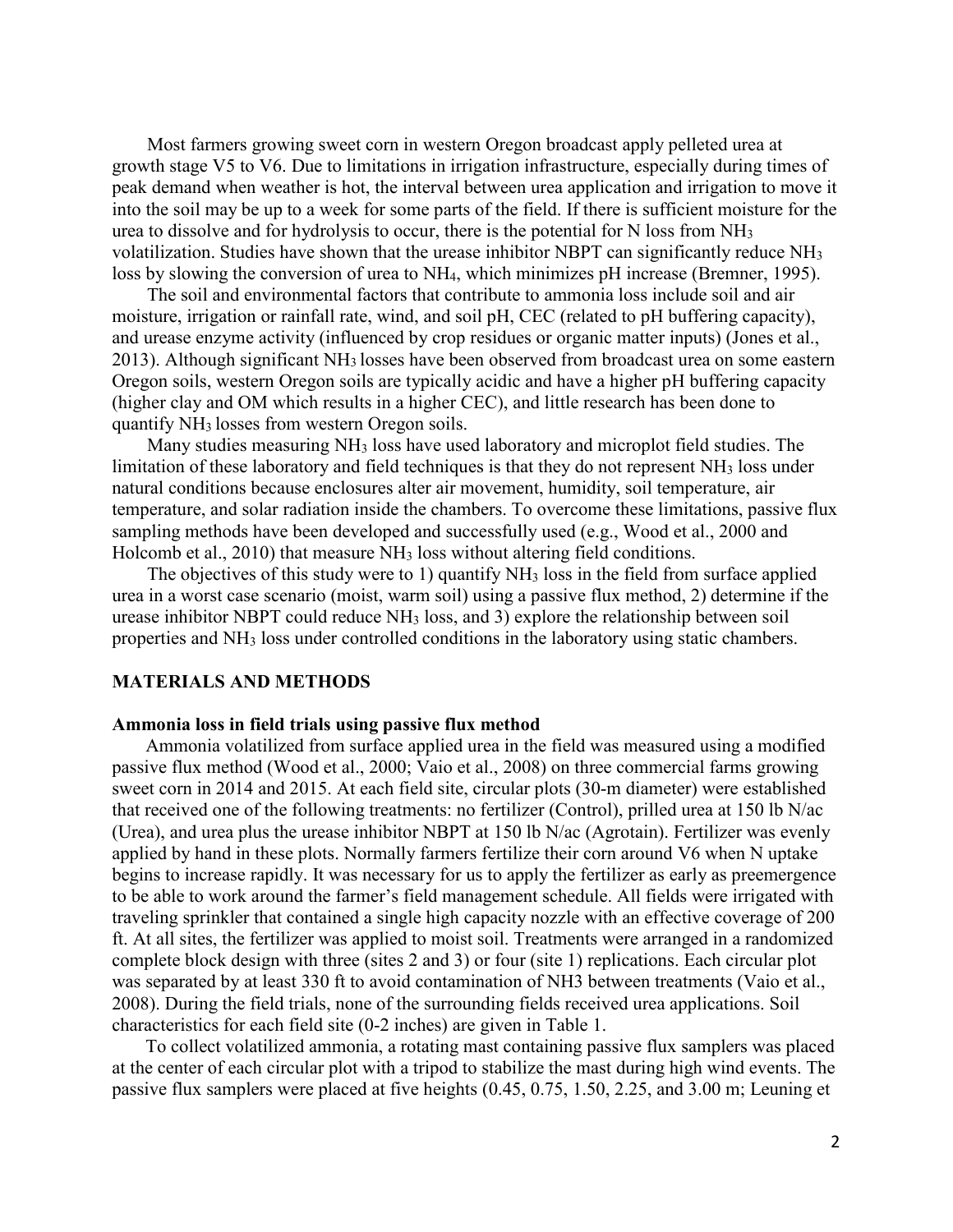al., 1985). Each passive flux sampler consisted of a glass tube (0.7-cm i.d. by 20 cm long) with the inside surface coated with  $3\%$  (w/v) oxalic acid in acetone to scrub the NH<sub>3</sub> in the air flowing through the tube. Each tube had an attached nozzle with a 1-mm hole to restrict incoming air flow to prevent NH3 saturation of the oxalic acid. Flux samplers were sealed in a Ziploc bag after being coated to ensure an NH3–free environment and were only removed when being placed on the masts. In 2014, flux samplers were collected and replaced every day, but in 2015, this was done every other day.

| .      |                             |                |                   |                   |                  |  |  |  |  |  |  |
|--------|-----------------------------|----------------|-------------------|-------------------|------------------|--|--|--|--|--|--|
|        | $\mathfrak{p} \mathrm{H}^1$ | $OM^2$         | Clav <sup>3</sup> | Sand <sup>3</sup> | CEC <sup>4</sup> |  |  |  |  |  |  |
|        |                             | $\frac{0}{0}$  | $\frac{0}{0}$     | $\%$              | $cmol(+)/kg$     |  |  |  |  |  |  |
| Site 1 | $5.6(5.3-5.8)$              | $2.1(1.5-2.5)$ | $23(16-28)$       | $38(26-58)$       | $26(22-28)$      |  |  |  |  |  |  |
| Site 2 | $6.3(5.9-6.9)$              | NA             | $22(16-29)$       | $19(10-32)$       | $30(27-34)$      |  |  |  |  |  |  |
| Site 3 | $5.7(5.5-5.8)$              | NA             | $22(20-24)$       | $28(18-36)$       | $24(22-26)$      |  |  |  |  |  |  |

Table 1. Soil properties (0-5 cm) of field trial sites.

1- 1:2 soil to water; 2- 1.7 x total C by combustion; 3- hydrometer method; 4- by displacement

Immediately after collection of the flux samplers, they were capped at both ends, placed in a sealed Ziploc bag, and stored in a refrigerator. The samples were extracted within 3 wks of being collected. Flux samplers were extracted by adding 2 mL of deionized water and shaking for five minutes. The extracts were analyzed colorimetrically for NH4-N. The horizontal and vertical NH3 flux (Fx, μg N m−2 s−1) for each flux sampler was calculated using the equations given by Schjoerring et al. (1992), Wood et al. (2000), and Vaio et al. (2008). A weather station (Onset Computer Corp model Hobo U30-NRC) was installed at each site to measure wind speed, air and soil temperature (at 1-inch depth), and relative humidity.

Site 1 was conducted on a farm near Independence, OR in an 80 acre field located in the seasonal floodplain of the Willamette River. The field was planted to sweet corn on June 1, 2014, and on June 17, fertilizer was applied and collection towers installed. In this trial, the fertilizer containing the urease inhibitor NBPT was SuperU (Agrotain International), which also contained a nitrification inhibitor. The trial ran for eight days, after which the study was terminated when the farmer began irrigating his field.

Site 2 was conducted on a farm near Talbot, OR located at the confluence of the South Santiam and Willamette River. Due to the irrigation system which applied water in long strips across the field, each of the three replicates were set-up on different days shortly after an irrigation when soils were moist. The start date for replicates 1, 2, and 3 was June 23, June 25, and July 1, 2015, respectively. The fertilizer was applied when corn growth stage was between emergence and V2, which varied depending on the start date. The duration of the experiment was dictated by the irrigation interval, lasting 8 days for rep 1, and 6 days for reps 2, and 3. Over the entire collection period, the soil temperatures at 1 inch routinely topped out >38°C. The fertilizer containing the urease inhibitor NBPT used at this site was Agrotain Ultra.

Site 3 was conducted on a farm located east of Monroe, OR. Initially, three replicates were set up on July 23, 2015, however, one replicate was compromised due to wind drift of irrigation water into the plots. Agrotain Ultra was also used at this site. The experiment was terminated on July 29. Soil temperatures at 1 inch were similar to those at site 2, with daily temperatures often exceeding 38°C. The field received 1 mm of rain between 7/25 and 7/26, which was enough to dissolve most of the prills.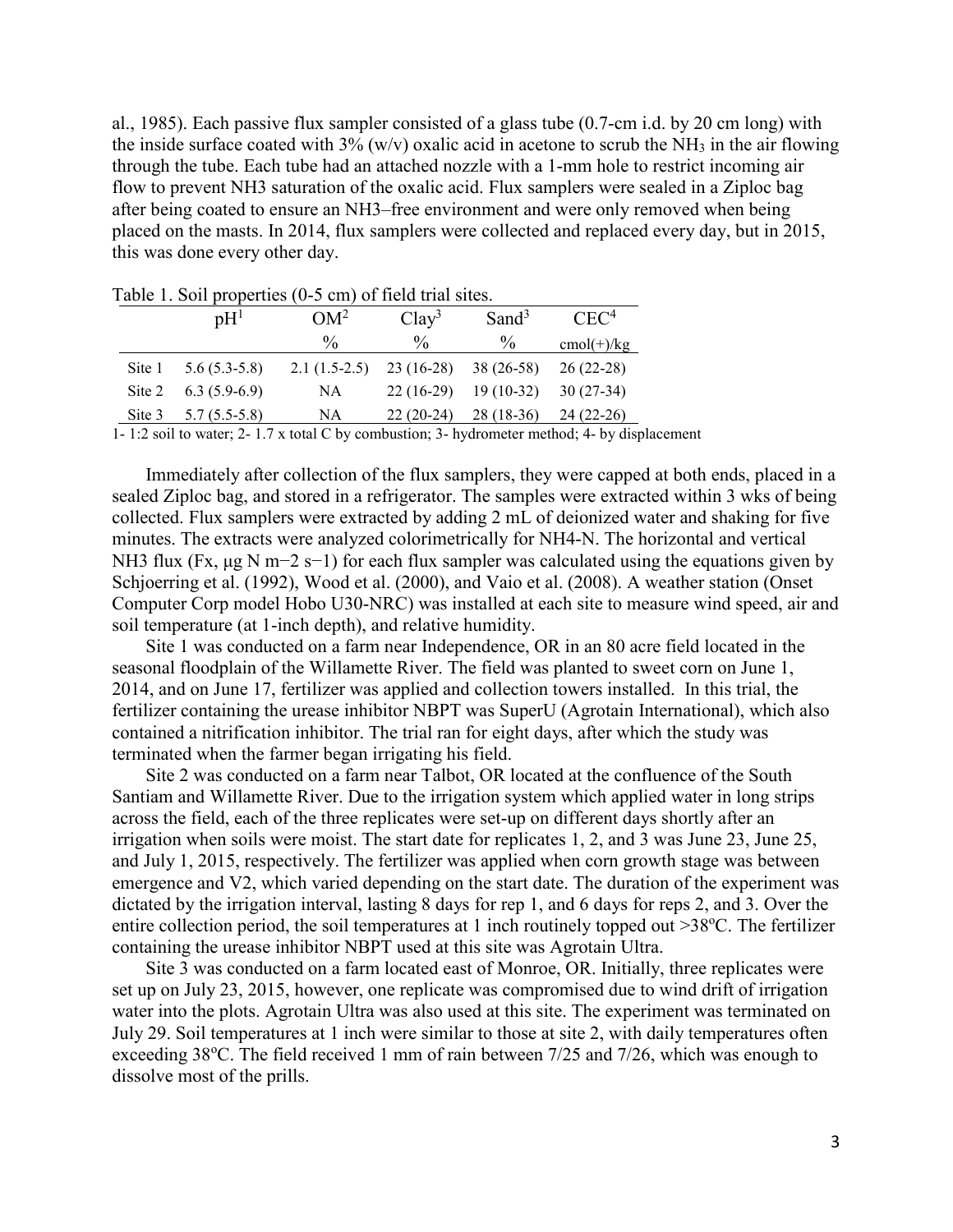#### **Ammonia loss in laboratory using static chambers**

A total of six soils were collected in the Spring of 2016; five from Oregon and one from Idaho (Table 2). All soils were collected from cultivated fields except for Site 6, which was forested. The soils were sieved in the field to pass a 4.8 mm screen, and were stored for no more than four weeks at 4°C before being used.

Physical and chemical characteristics of the soils used in the lab study are given in Table 2. The buffer capacity was measured by adding three rates of a 0.022M calcium hydroxide  $(Ca(OH<sub>2</sub>)$  solution to 15 g of air-dried soil, adding DI water to achieve a final ratio of 1:2 soil to solution, adding chloroform to inhibit microbial activity, and incubating for 3 days in the dark. The buffer capacity was then calculated using a linear regression of the pH response to added Ca(OH)2. Urease enzyme activity assay was conducted using the methods given by Kandeler and Gerber (1988) on soils that had been frozen for six months.

| Site | габіс 2. 1 горстнез от зоніз азеа ні ане заане спанносі анінноніа 1033 слібенністі<br>Collection location | Soil mapping<br>and texture | pH <sup>1</sup> | CEC <sup>2</sup> | OM <sup>3</sup> |      | $Clay4$ Sand <sup>4</sup> | <b>Buffer</b><br>capacity            | Urease<br>activity               |
|------|-----------------------------------------------------------------------------------------------------------|-----------------------------|-----------------|------------------|-----------------|------|---------------------------|--------------------------------------|----------------------------------|
|      |                                                                                                           |                             |                 | $cmol(+)/kg$     | $\%$            | $\%$ | $\frac{0}{0}$             | Mg lime per<br>unit $pH$<br>increase | $\mu$ g urea-N/g<br>OD soil/2 hr |
|      | Western, OR                                                                                               | Camas gr sl                 | 5.6             | 19               | 2.5             | 16   | 57                        | 3.3                                  | 8                                |
| 2    | Eastern. OR                                                                                               | Adkins fsl                  | 6.7             | 6                | 0.9             | 4    | 89                        | 0.8                                  | 7                                |
| 3    | Western, OR                                                                                               | Woodburn sil                | 5.8             | 21               | 2.7             | 25   | 13                        | 3.8                                  | 11                               |
| 4    | Western, OR                                                                                               | Cloquato sil                | 5.7             | 33               | 4.3             | 28   | 17                        | 4.6                                  | 27                               |
| 5.   | Twin Falls, ID                                                                                            | Portneuf sil                | 8.1             | 20               | 1.7             | 24   | 18                        | <b>NA</b>                            | 10                               |
| 6    | Western, OR                                                                                               | Jory sicl                   | 5.9             | 33               | 9.5             | 38   | 30                        | 6.3                                  | 134                              |

Table 2. Properties of soils used in the static chamber ammonia loss experiment

1- 1:2 soil to water; 2- by displacement; 3- loss on ignition; 4- hydrometer method

Ammonia loss following addition of prilled urea was measured using static chambers and methods similar to those used by Goos (2013). Most soils were considered to be close to field capacity as they were collected in the spring several days after rain. DI water was added to soils from sites 3 and 5 by laying the soil on a tarp, spraying with DI water, and mixing by lifting up edges of the tarp. Moist soil was added to PVC cylinders (10 cm diameter by 15 cm height) with a closed bottom at an equivalent rate of 400 g oven dry soil. The cylinder with soil was lightly tamped to consolidate the soil. The final soil depth was 5 to 6 cm. This depth was chosen because in previous studies using this method maximum urea diffusion was < 1 inch cm, and at this depth the capacity of soil to buffer change was not maxed out (unpublished data). The trial consisted of two treatments, 1) Control (no fertilizer) and 2) Urea (150 lb N/ac) replicated three times. Urea prills were evenly dispersed over the soil surface. The average number of prills added to each chamber was 10 (range 8-12). For each soil, a total of 24 cylinders were created (2 treatments x 3 replicates x 4 sampling dates).

Ammonia volatilization was measured using acid-treated foam traps using the methods given by Goos (2013). After fertilizer application, a 2.5 cm thick polyurethane foam sponge containing phosphoric acid was placed so that the sponge was level with the top of the cylinder. The sponges were prepared by soaking in 1% (vol/vol) hydrochloric acid (HCl), followed by rinsing with distilled water and then soaking in a solution of phosphoric acid and glycerol (100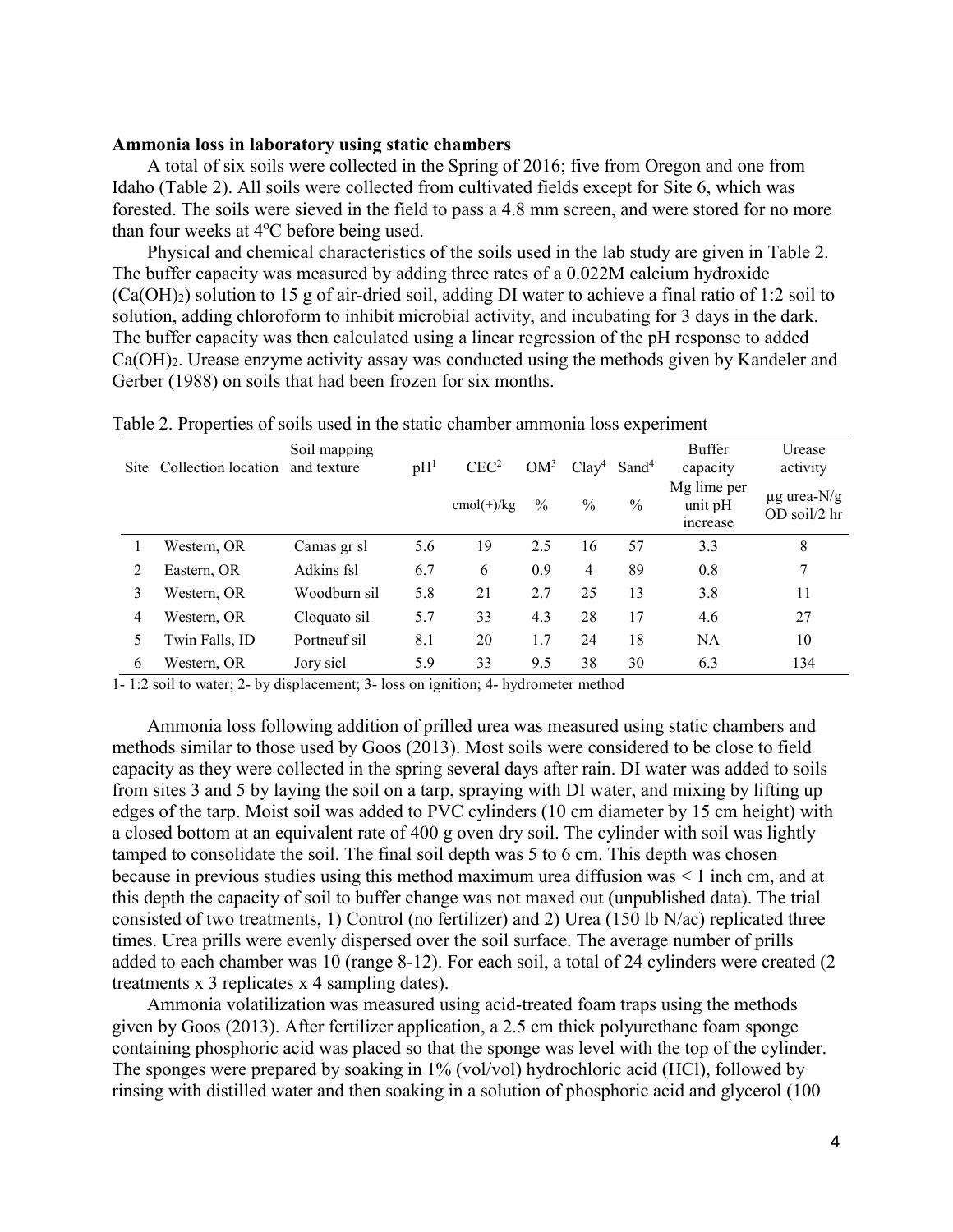mL phosphoric acid and 150 mL glycerol, diluted to 2.5 L with water), followed by squeezing the sponges to remove excess acid solution.

At each sampling date (4, 8, 12 and 16 days after application), the sponges were removed and one set of cylinders was destructively sampled. The sponges were extracted with 200 mL of 1% HCl, and an aliquot was analyzed colorimetrically for NH4-N. Fresh phosphoric acid–treated sponges were then installed in the remaining cylinders. For the destructively sampled cylinders, the soil was thoroughly mixed, a subsample taken for moisture content, and a 15 g subsample was extracted with 2M KCl. Following 30 minutes of shaking and filtering, the extracts were immediately frozen until the end of the trial, at which time they were thawed and analyzed for ammonium, nitrate (Doane and Horwath, 2003), and urea (Greenan et al., 1995).

#### **RESULTS AND DISCUSSION**

#### **Ammonia loss in field trials using passive flux method**

Ammonia loss from the three field sites are given in Fig.1. At all sites, measured NH3 loss was minimal, accounting for ≤1.6% of applied urea-N volatilized 6 days after application. Although the duration at site 1 was 8 days, there was not much change in volatilization between 6 and 8 days, and day 6 was chosen to be able to compare results across trials. If sufficient moisture is present to cause the urea pellets to dissolve, and for hydrolysis to occur, the greatest NH3 fluxes occur 2 to 8 days after application (e.g., Holcomb et al., 2010).

Low fluxes may be the result of a high pH buffering capacity of the soils. The soils at the field sites all had moderate to high CEC (24-30 cmol(+)/kg) and pH  $\leq 6.3$ , which contribute to a large reserve acidity and high pH buffering capacity. As a result, the pH change around the pellets was buffered, and the ratio of NH3 to NH4 was likely small, which prevented loss. Many lab and field studies that have measured high ammonia losses (>40%) from surface applied urea fertilizers have used soils with low CEC  $(\leq 10 \text{ cmol}(+)$ /kg).

Another possible explanation of the low fluxes may be related to soil moisture. At all sites, we applied urea to moist soil, however, due to experimental constraints (i.e., irrigation method and need for large separation distances between plots), soil moisture was not always uniform in all experimental plots. This resulted in different rates of urea dissolution. Soil moisture was the most uniform at site 1, and all pellets had dissolved within 3 days. Further confounding results is the rate of soil drying following application. Despite applying pellets to moist soil, some pellets were still visible in some plots at sites 2 and 3 when the experiment was terminated. Even if the pellets had completely dissolved, rapid soil drying may have reduced surface moisture to the level at which urea hydrolysis was inhibited. Daily soil temperatures routinely reached 38°C at 1inch. Although experimental conditions were not uniform across experimental plots, the NH<sub>3</sub> loss data represents volatilization under actual field conditions.

If the urea was applied at V4 to V6, NH<sub>3</sub> loss may have been higher. The crop would shade the soil surface, which may have slowed surface drying, and urea pellets that land in whorls and get wet would release NH3 because the buffering capacity of rain and irrigation water is low.

#### **Ammonia loss in laboratory using static chambers**

Changes in soil urea and ammonium concentrations, and cumulative NH3 recovered in the acid sponges are given in Fig. 2. At 4 days after application (DAA), 44% (range 38 to 52%) of applied urea-N had not converted to ammonium for sites 1 to 5. For site 6, which was in forest and had the highest urease activity, urea was rapidly converted and only 3% of applied urea-N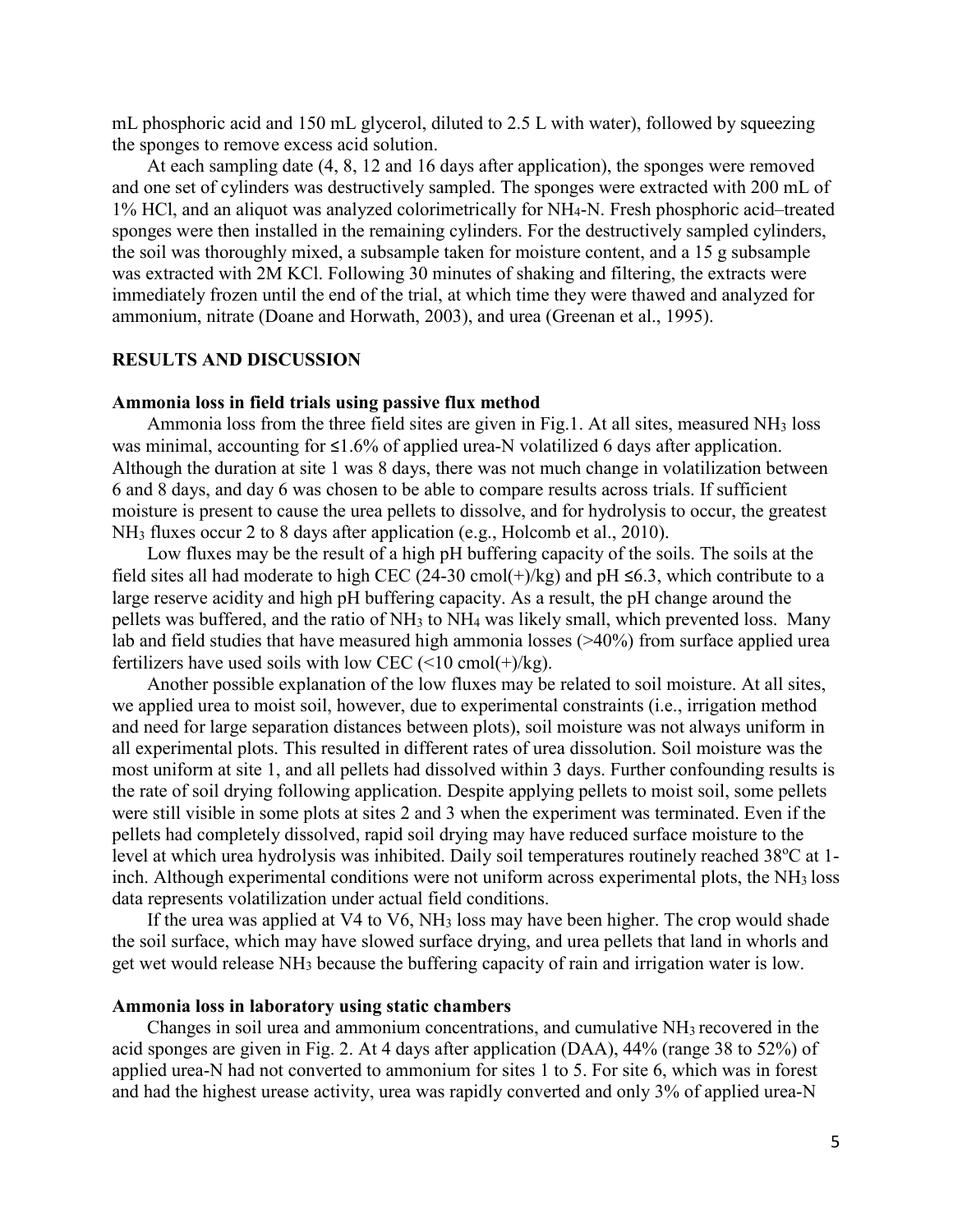remained at 4 DAA. By 8 and 12 DAA, an average of 9 and 1% of applied urea-N was present, respectively.

Although urea was rapidly hydrolyzed for site 6, which would have resulted in a rapid spike in pH around the prills, cumulative  $NH<sub>3</sub>$  loss was 5% of applied urea-N. The high pH buffering capacity of this soil likely minimized pH change (Table 2). The soil from Idaho (site 5) had the highest pH (8.1), but NH<sub>3</sub> loss was only 5% of applied urea-N. This was surprising because high pH increases the potential for NH<sub>3</sub> volatilization. Even with a moderate CEC (20 cmol(+)/kg), the high pH indicates that there was little reserve acidity to buffer pH change. Site 1 had the second highest NH3 volatilization losses (8%). This site had less clay and significantly more sand than the western Oregon and Idaho soils, and a slightly lower CEC (Table 2). Soil collected from Hermiston Oregon (Site 2) had the highest NH3 volatilization losses (26%). This soil had a pH of 6.7 and the lowest CEC (6 cmol( $+$ )/kg) of all the soils tested. Based on this small data set, the factors that appeared to be most important in controlling NH<sub>3</sub> volatilization losses was CEC, sand content, and buffering capacity (which are interrelated), not soil pH or urease enzyme activity.

Relating NH3 loss from laboratory studies to field losses is difficult because many factors are controlled that otherwise affect NH<sub>3</sub> volatilization; however, results from this laboratory study help explain why NH3 volatilization losses were so low in our field trials compared to studies conducted in the Hermiston area.

#### **SUMMARY**

The field-scale passive flux method and the laboratory static chamber method were complimentary. The passive flux method allowed us to measure  $NH<sub>3</sub>$  under field conditions, while the static chambers allowed us to understand the soil properties controlling ammonia loss. Using the passive flux method, cumulative NH<sub>3</sub> loss over 6 days in three field trials was  $\leq 1.6\%$ of surface applied urea-N, and Agrotain did not reduce NH3 loss. Results from the laboratory study using static chambers indicated that the soil property that most strongly controlled NH3 loss was CEC (which is correlated to soil pH buffering capacity), not pH or urease enzyme activity. The laboratory results help explain why NH3 loss in the field was so low; the CEC at all field sites were moderate to high  $(22 \text{ to } 34 \text{ cmol}(+)$ /kg). Rapid drying of soil surface may have also contributed to low NH3 loss in the field by preventing complete dissolution of urea pellets and inhibiting urea hydrolysis due to insufficient moisture. Results from this study indicate that NH3 volatilization from surface applied urea is expected to be minimal in western Oregon sweet corn production systems, and use of the urease inhibitor NBPT is unlikely to increase nitrogen use efficiency.

### **REFERENCES**

Bremner, J.M. 1995. Recent research on problems in the use of urea as a nitrogen fertilizer Nutrient cycling in Agroecosystems. 42:21-329

- Doane, T.A., and W.R. Horwath. 2003. Spectrophotometric determination of nitrate with a single reagent. Analytical Letters 36:2713-2722.
- Goos, J. 2013. Effects of Fertilizer Additives on Ammonia Loss after Surface Application of Urea–Ammonium Nitrate Fertilizer. Comm. in Soil Sci. and Plant Anal. 44:1909-1917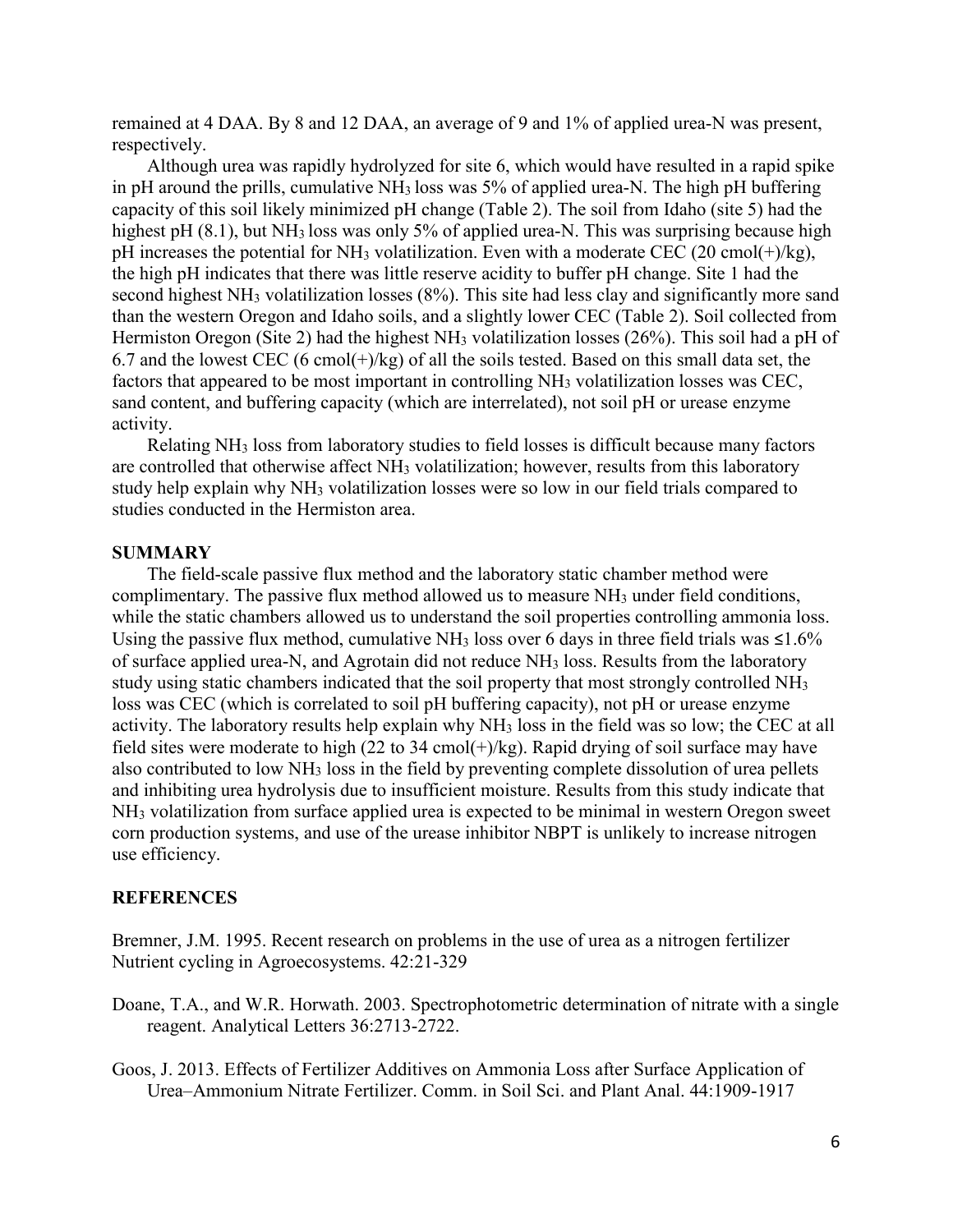- Greenan, N., R. Mulvaney, and G. Sims. 1995. A microscale method for colorimetric determination of urea in soil extracts. Comm. in Soil Sci. and Plant Anal. 26:2519-2529.
- Holcomb, J.C., D.M. Sullivan, D.A. Horneck, and G.H. Clough. 2011. Effect of Irrigation Rate on Ammonia Volatilization. Soil Sci. Soc. of Am. Journal. 75:2341-2347
- Jones, C., B. Brown, R. Engel, D. Horneck, and K. Olsen-Rutz. 2013. Factors Affecting Nitrogen Fertilizer Volatilization. Montana State Extension Publication EB0208.
- Kandeler, E. and H. Gerber. 1988. Short-term assay of soil urease activity using colorimetric determination of ammonium. Biology and Fertility of Soils. 6:68-72

Leuning, R., J.R. Freney, O.T. Denmead, and J.R. Simpson. 1985. A sampler for measuring atmospheric ammonia flux. Atmos. Environ. 19:1117–1124

- Schjoerring, J.K., S.G. Sommer, and M. Ferm. 1992. A simple passive sampler for measuring ammonia emission in the field. Water Air Soil Pollut. 62:13–24
- Vaio, N., M.L. Cabrera, D.E. Kissel, J.A. Rema, J.F. Newsome, and V.H. Calvert III. 2008. Ammonia volatilization from urea-based fertilizers applied to tall fescue pastures in Georgia, USA. Soil Sci. Soc. Am. J. 72:1665–1671
- Wood, C.W., S.B. Marshall, and M.L. Cabrera. 2000. Improved method for field-scale measurement of ammonia volatilization. Commun. Soil Sci. Plant Anal. 31:581–590.



Figure 1. Cumulative ammonia loss from three field sites 6 days after application as measured using a passive flux method. Error bars represent the SEM.